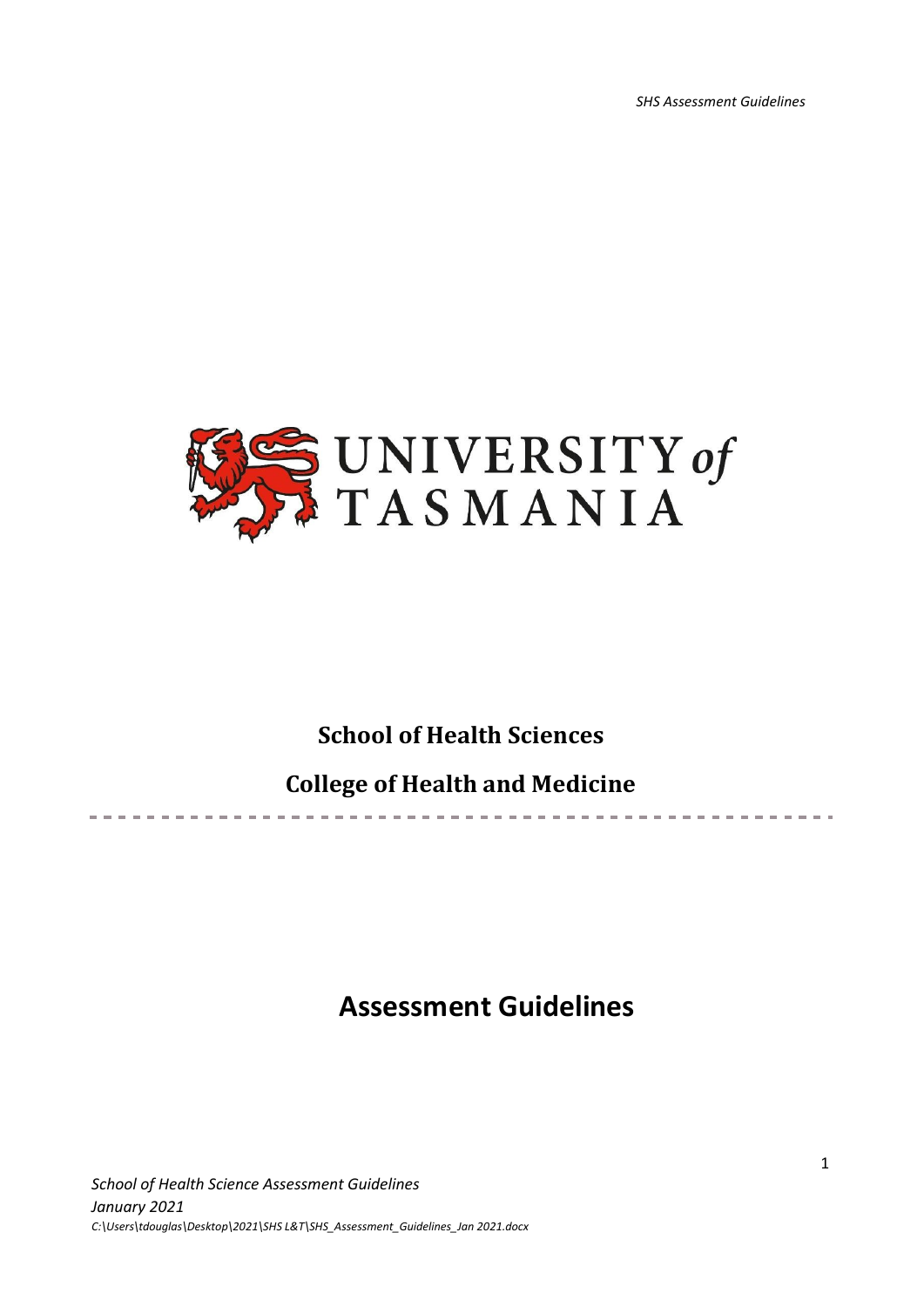## Contents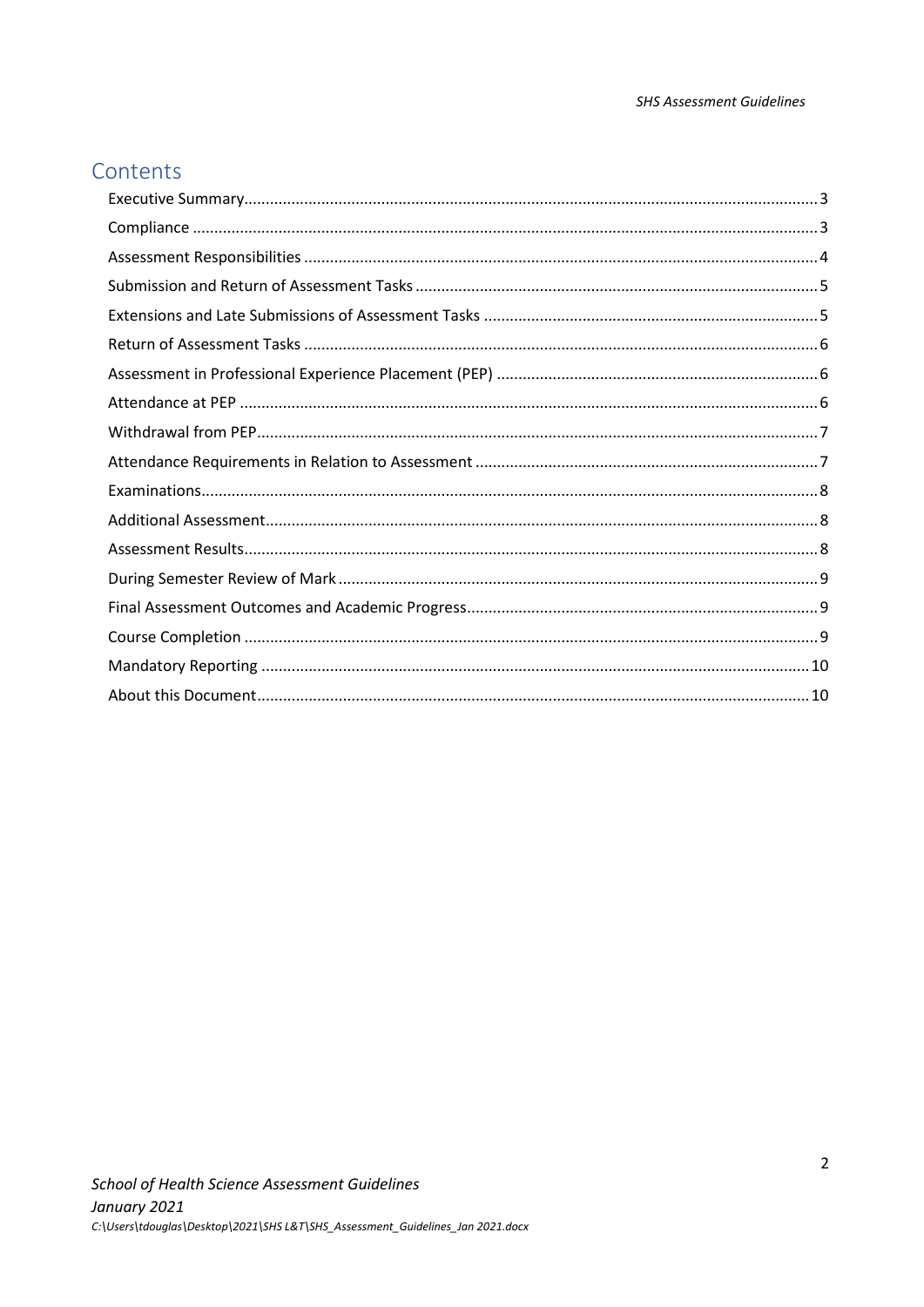### <span id="page-2-0"></span>**Executive Summary**

These Guidelines are provided to assist academic staff and students, across all undergraduate and postgraduate units and programs of the School of Health Sciences (SHS), to:

- comply with University [Student Participation and Attainment Ordinance \(Part 5](https://www.utas.edu.au/__data/assets/pdf_file/0006/1373919/Student-Participation-and-Attainment-Ordinance.pdf)  [Assessment and Results\)](https://www.utas.edu.au/__data/assets/pdf_file/0006/1373919/Student-Participation-and-Attainment-Ordinance.pdf)
- [Assessment and Results Policy \[1.3\]](https://www.utas.edu.au/policy/policies/student-participation-and-attainment/1.3-Assessment-and-Results-Policy) [pr](http://www.utas.edu.au/policy/alphabetical)ovisions;
- [University of Tasmania Assessment Procedure \(currently Under Review\)](https://www.utas.edu.au/__data/assets/pdf_file/0004/1368553/Assessment-Procedure-UNDER-REVIEW.pdf)
- and
- meet course accreditation requirements of professional accrediting bodies

These Guidelines also identify assessment practices that are specfic to SHS, including where:

- assessment strategies focus on consistent skill and knowledge development across theory and practice (including professional experience placement);
- professional experience placement (PEP) units of study contain compulsory preplacement assessment requirements; and
- mandatory reporting, relating to the regulatory requirements of professional bodies, occurs.

#### **More Information**

For further information, contact the School of Health Sciences Associate Head (Learning and Teaching).

#### <span id="page-2-1"></span>**Compliance**

- These Guidelines comply with and adhere to all [U](http://www.utas.edu.au/policy/alphabetical)niversity of Tasmania [Assessment](http://www.utas.edu.au/policy/alphabetical) Ordinance and [Policy](http://www.utas.edu.au/policy/alphabetical) [pr](http://www.utas.edu.au/policy/alphabetical)ovisions:
- [Student Participation and Attainment Ordinance \(Part 5 Assessment and Results\)](https://www.utas.edu.au/__data/assets/pdf_file/0006/1373919/Student-Participation-and-Attainment-Ordinance.pdf)
- [Assessment and Results Policy \[1.3\]](https://www.utas.edu.au/policy/policies/student-participation-and-attainment/1.3-Assessment-and-Results-Policy) [pr](http://www.utas.edu.au/policy/alphabetical)ovisions;
- [University of Tasmania Assessment Procedure \(currently Under Review\)](https://www.utas.edu.au/__data/assets/pdf_file/0004/1368553/Assessment-Procedure-UNDER-REVIEW.pdf)
- *Promote Student Learning*
- *Measurement of Student Achievement*
- *Fair, Transparent and Equitable Assessment*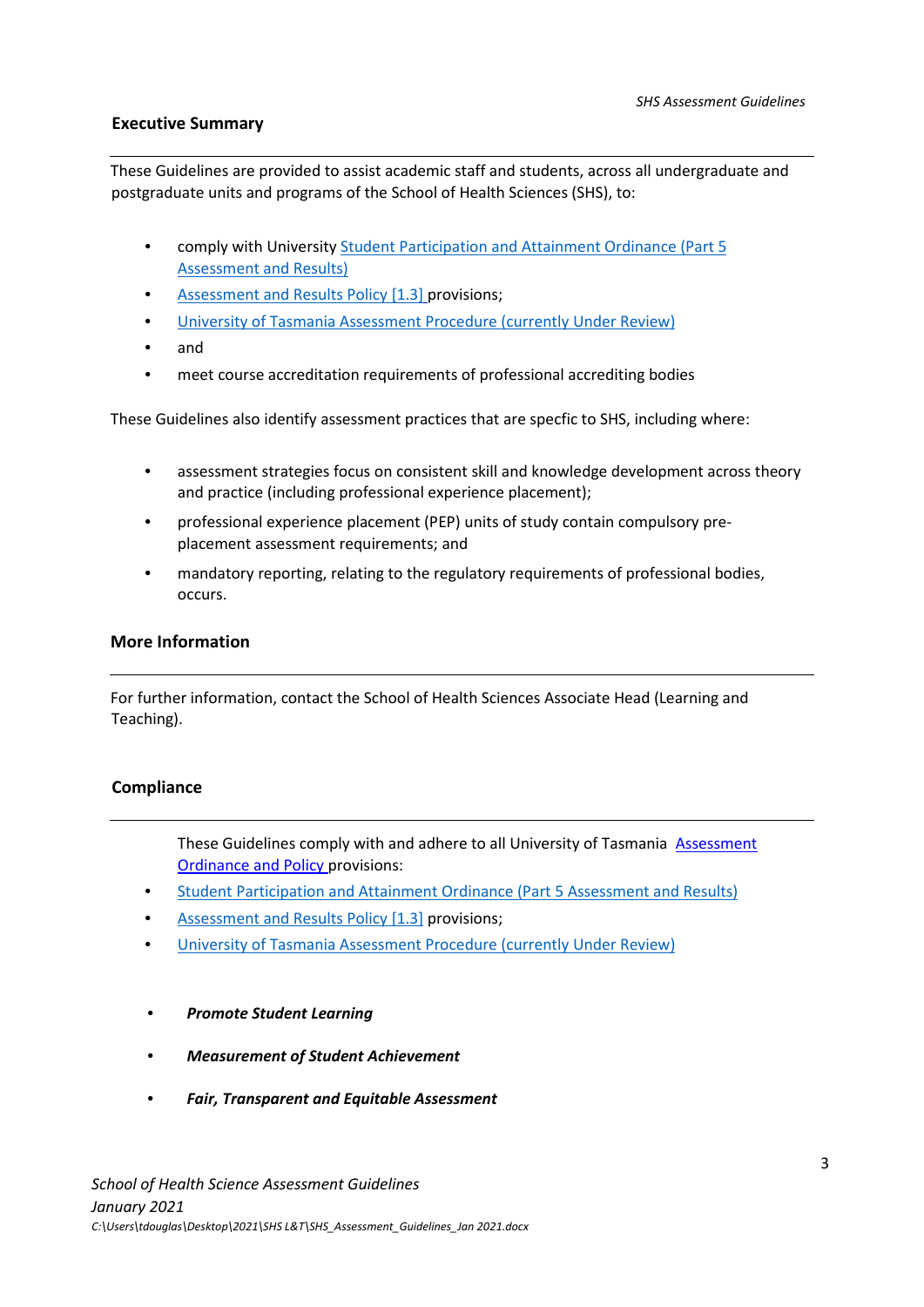The assessment in professional courses and units is designed, in accordance with UTAS Assessment Procedure, through learning outcomes derived from one of the following:

- 1. The accreditation standards of the professional bodies of *exercise science and exercise physiology*, or *laboratory medicine* or Physiotherapy or Speech Pathology.
- 2. The competency standards and knowledge requirements of the professional bodies to which *other postgraduate* SHS programs are related.

### <span id="page-3-0"></span>**Assessment Responsibilities**

- 1. The *College of Health and Medicine Learning and Teaching Committee*, and *SHS Learning and Teaching Committee* and *Head of School* have the responsibility to:
	- approve assessment requirements, prior to publication in the University Course and Unit Handbook
	- address issues relating to assessment and academic progress
	- alter the form of assessment in consultation with the student affected.
- 2. The *Unit Coordinator* has the responsibility to:

be familiar with

- [Student Participation and Attainment Ordinance \(Part 5 Assessment and Results\)](https://www.utas.edu.au/__data/assets/pdf_file/0006/1373919/Student-Participation-and-Attainment-Ordinance.pdf)
- [Assessment and Results Policy \[1.3\]](https://www.utas.edu.au/policy/policies/student-participation-and-attainment/1.3-Assessment-and-Results-Policy) [pr](http://www.utas.edu.au/policy/alphabetical)ovisions;
- [University of Tasmania Assessment Procedure \(currently Under Review\)](https://www.utas.edu.au/__data/assets/pdf_file/0004/1368553/Assessment-Procedure-UNDER-REVIEW.pdf)
	- •
	- comply with UTAS Assessment Guideline[s](http://www.teaching-learning.utas.edu.au/assessment) [http://www.teaching](http://www.teaching-learning.utas.edu.au/assessment)[learning.utas.edu.au/assessment](http://www.teaching-learning.utas.edu.au/assessment)
	- transparently and unambiguously describe all unit assessment requirements in the Unit **Outline**
	- provide students with an online Unit Outline on MyLO (Learning Management System) by the week prior to each semester of the academic program.

•

- 3. The *Student* has the responsibility to:
	- comply with
	- [Student Participation and Attainment Ordinance \(Part 5 Assessment and Results](https://www.utas.edu.au/__data/assets/pdf_file/0006/1373919/Student-Participation-and-Attainment-Ordinance.pdf) and Part 6, [Clause 45 Academic Progress –](https://www.utas.edu.au/__data/assets/pdf_file/0006/1373919/Student-Participation-and-Attainment-Ordinance.pdf) General Provisions)
	- [Assessment and Results Policy \[1.3\]](https://www.utas.edu.au/policy/policies/student-participation-and-attainment/1.3-Assessment-and-Results-Policy) [pr](http://www.utas.edu.au/policy/alphabetical)ovisions;
		- [University of Tasmania Assessment Procedure \(currently Under Review\)](https://www.utas.edu.au/__data/assets/pdf_file/0004/1368553/Assessment-Procedure-UNDER-REVIEW.pdf)
			- UTAS Assessment Guidelines<http://www.teaching-learning.utas.edu.au/assessment>
			- become familiar with the UTAS [Student Academic Integrity Ordinance](https://www.utas.edu.au/__data/assets/pdf_file/0008/1371581/Student-Academic-Integrity-Ordinance.pdf)
			- [Statement on Plagiarism and Academic Integrity](https://universitytasmania.sharepoint.com/sites/StudentPortal/SitePages/Academic-Integrity.aspx)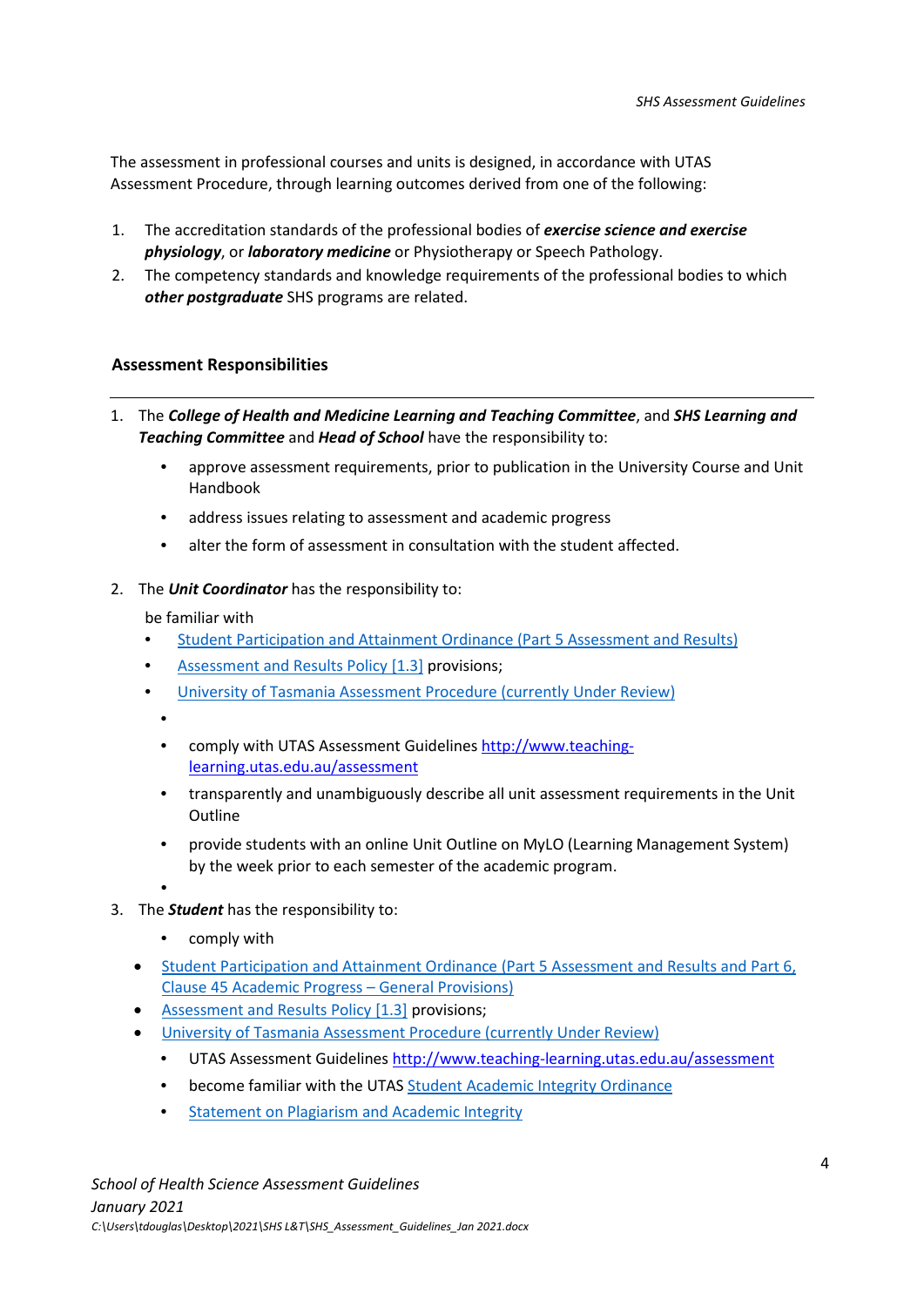*SHS Assessment Guidelines*

- become familiar with the Unit Outline and the assessment requirements detailed therein
- clarify any concerns with the Unit Coordinator early in the semester
- complete and submit the assessment tasks as listed in the Unit Outline
- keep a copy of all submitted assessment items for each unit, where possible.

## <span id="page-4-0"></span>**Submission and Return of Assessment Tasks**

- 1. All SHS students should be advised as to the mode of submission of assessment tasks (written, electronic or other) and due date for submission in the Unit Outline.
- 2. All written assessment tasks should be word-processed, unless otherwise indicated. For electronic submissions the completion of an academic integrity statement may need to be submitted as stated in the specific unit assessment item guidelines.
- 3. Submitted written work which is below or exceeds the stated word limit by greater than 10% will be penalised as stated in the unit outline.
- 4. Assessment tasks submitted online will be submitted through MyLO and may be submitted to Turnitin (text-matching program). Breaches of academic integrity (in accordance with the [Student Academic Integrity Ordinance](https://universitytasmania.sharepoint.com/sites/StudentPortal/SitePages/Academic-Integrity.aspx) may be identified through this process.
- 5. Written assessment tasks must be submitted by the due date and time as specified in the Unit Outline.

## <span id="page-4-1"></span>**Extensions and Late Submissions of Assessment Tasks**

### *1. Application process*

In all cases, students requiring a time extension for submission of a *written assignment* must adhere to the following process:

- Submit an application for extension *via the Assessment Extension Request Folder on the unit MyLo site* using the SHS Assessment Extension Form -available on the Unit MyLO site. In all cases, reasons for the request must be clearly stated on the Extension Form with any relevant documentation also uploaded to the Assessment Extension Request Folder (i.e. medical certificate etc). Extensions will be granted at the discretion of the unit coordinator. The Assessment Extension Request Folder can be accessed under Assessments>Assignments on the unit MyLO site.
- Students may also be required to provide a draft of the assignment.

### *2. Required documentation*

For all requests for extension students must provide supporting documentation. Supporting documentation consists of:

- Extension due to illness Requires a Medical Certificate from a registered health practitioner;
- Extension for personal or family circumstances Requires documentation relating to the situation (e.g. medical certificate for family member or police accident report).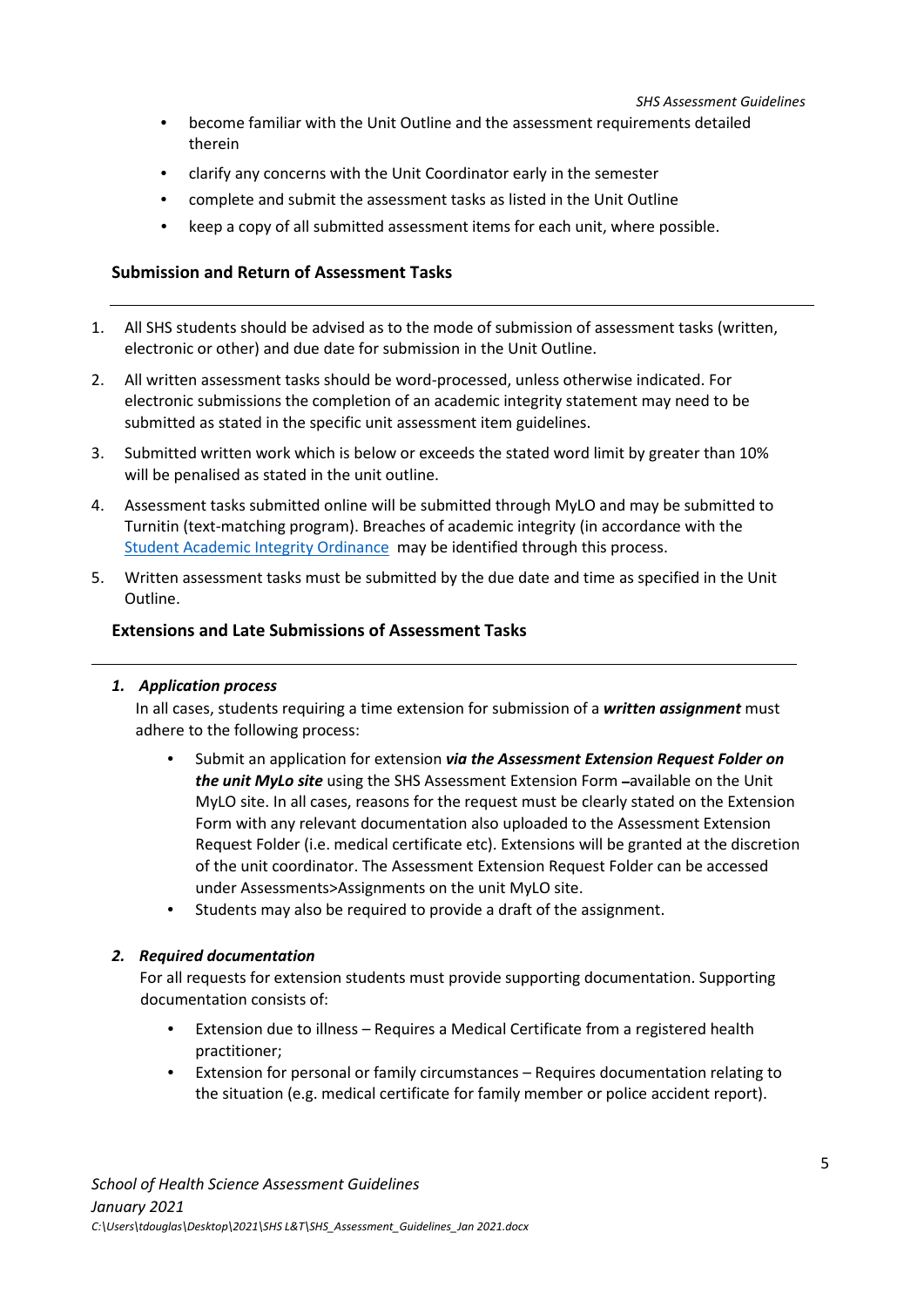#### *SHS Assessment Guidelines*

In the event that circumstances prevent submission of supporting documents at the time of request, later submission of documentation can be negotiated with the Unit Coordinator.

## *3. Penalties for late submission of assignments*

• Assignments submitted without an approved extension after the due date will have a penalty of 10% of the total marks available applied per working day past the due date, unless otherwise indicated in the unit outline.

## <span id="page-5-0"></span>**Return of Assessment Tasks**

Assessed tasks will be returned to students within one month from the time of submission unless otherwise specified in the unit outline, or by the unit coordinator on MyLO.

- 1. Written assignments and in-class tests will be:
	- returned to students during classes, where possible
	- returned to students by SHS Reception for a limited time period when negotiated with Reception staff. Please note that this option should only be adopted if it is not practical to return assignments/tests in class.

Any assessments which are not collected during classes will be retained in the unit coordinator's office for distribution to students. Boxes of uncollected assignments/tests will not be left outside staff offices under any circumstances.

- 2. If it is a major piece of assessment in a unit, the last written assessment task will not be returned to students until the University has released the unit final results.
- 3. Assessment tasks submitted electronically will be returned as advised in the Unit Outline.

## <span id="page-5-1"></span>**Assessment in Professional Experience Placement (PEP)**

- 1. Pre-requisite theory units must be satisfactorily completed by the student for eligibility to commence units containing a PEP component.
- 2. Units that have a PEP component:
	- can have compulsory pre-placement assessment requirements, which students must pass to be eligible to undertake PEP; and
	- can have practice competency assessment requirements, which students must pass during the professional experience placement.

## <span id="page-5-2"></span>**Attendance at PEP**

Attendance requirements for PEP, as detailed in the Unit Outline, must be met.

Students who cannot attend PEP must

• notify the placement venue by telephone and the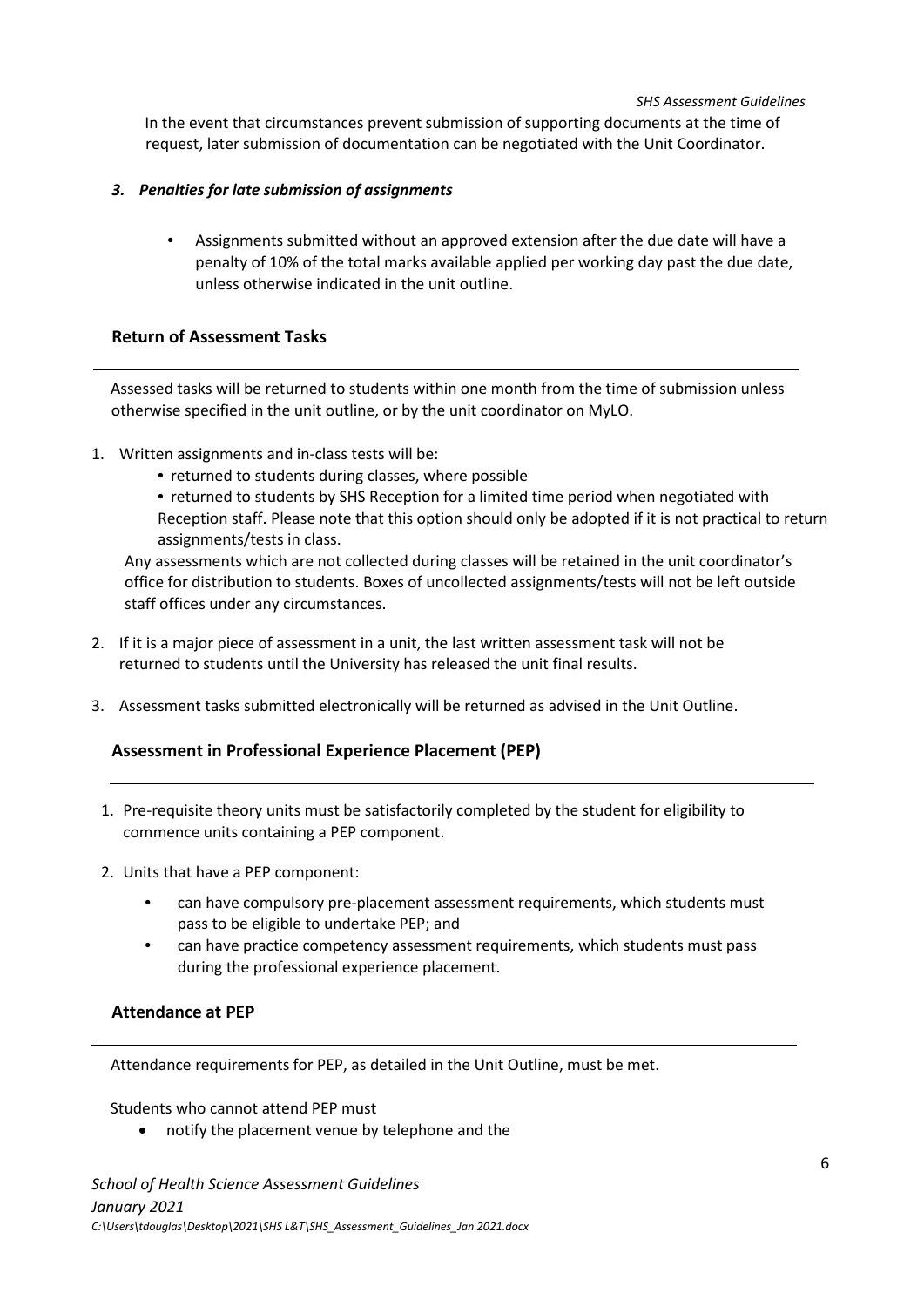• Unit Coordinator or nominated staff member as per the unit outline on the day or, if unable due to extenuating circumstances, as soon after as possible

Additional (make up) time in PEP is only available to students in exceptional circumstances and fully at the discretion of the SHS.

#### <span id="page-6-0"></span>**Withdrawal from PEP**

A student may be withdrawn from PEP and/or have their commencement deferred, by the Manager, College Professional Experience Placement Safety in Practice, in consultation with the relevant Unit Coordinator in *situations* where:

- The student has committed an act of misconduct as defined und[er](http://www.utas.edu.au/__data/assets/pdf_file/0006/23991/Ordinance-9-Student-Discipline.pdf) [t](http://www.utas.edu.au/__data/assets/pdf_file/0006/23991/Ordinance-9-Student-Discipline.pdf)he **Student Behaviour and** [Conduct Ordinance](https://www.utas.edu.au/__data/assets/pdf_file/0004/1371586/Student-Behaviour-and-Conduct-Ordinance.pdf) and/or [Student Academic Integrity Ordinance](https://universitytasmania.sharepoint.com/sites/StudentPortal/SitePages/Academic-Integrity.aspx)[.](http://www.utas.edu.au/__data/assets/pdf_file/0006/23991/Ordinance-9-Student-Discipline.pdf)
- The student's behaviour has breached the professional conduct, discipline requirements or other rules of the professional experience placement provider.
- The student is consistently unable, after due guidance and instruction, to perform at the required standard as assessed by supervising university or professional experience facilitators/preceptors.
- The student has contravened professional experience placement rules.
- The student's performance in practice is below a satisfactory standard in relation to the competency requirements.
- The student's behaviour is disrupting other students, colleagues or people in the practice setting.
- There is an increased risk of injury or misadventure involving the student or others.

The student must be withdrawn from placement via the College of Health and Medicin[e](http://www.utas.edu.au/nursing-midwifery/about-snm/policies-and-guidelines) [Professional](http://www.utas.edu.au/nursing-midwifery/about-snm/policies-and-guidelines) [Experience](http://www.utas.edu.au/nursing-midwifery/about-snm/policies-and-guidelines) [Placement](http://www.utas.edu.au/nursing-midwifery/about-snm/policies-and-guidelines) [Risk](https://www.utas.edu.au/__data/assets/pdf_file/0008/543518/Professional-Experience-Placement-Risk-Management-Procedure.pdf) [Management](https://www.utas.edu.au/__data/assets/pdf_file/0008/543518/Professional-Experience-Placement-Risk-Management-Procedure.pdf) [Professional Experience Placement Risk](https://secure.utas.edu.au/__data/assets/pdf_file/0008/543518/Professional-Experience-Placement-Risk-Management-Process.pdf)  [Management Process.](https://secure.utas.edu.au/__data/assets/pdf_file/0008/543518/Professional-Experience-Placement-Risk-Management-Process.pdf) [Wh](http://www.utas.edu.au/nursing-midwifery/about-snm/policies-and-guidelines)en a student's placement is deferred and the period of deferral is of such length as to affect academic progress of the student, the Unit Coordinator shall:

- provide notice of the reasons for deferral in writing to the student; and
- advise the student of the requirements for satisfactory completion of the relevant unit.

### <span id="page-6-1"></span>**Attendance Requirements in Relation to Assessment**

Student attendance requirements are set by the SHS, in accordance with University Assessment Procedure, taking into consideration:

- course accreditation professional regulations;
- the amount of time required to develop professional experience placement competency standards; and/or
- the amount of time required for students to participate and interact in learning experiences.

Student attendance/interaction requirements and penalty for failure to meet such requirements are made explicit in all SHS Unit Outlines.

Students not meeting the specified attendance requirements for classes relating to preparation for PEP may be prevented from undertaking a placement.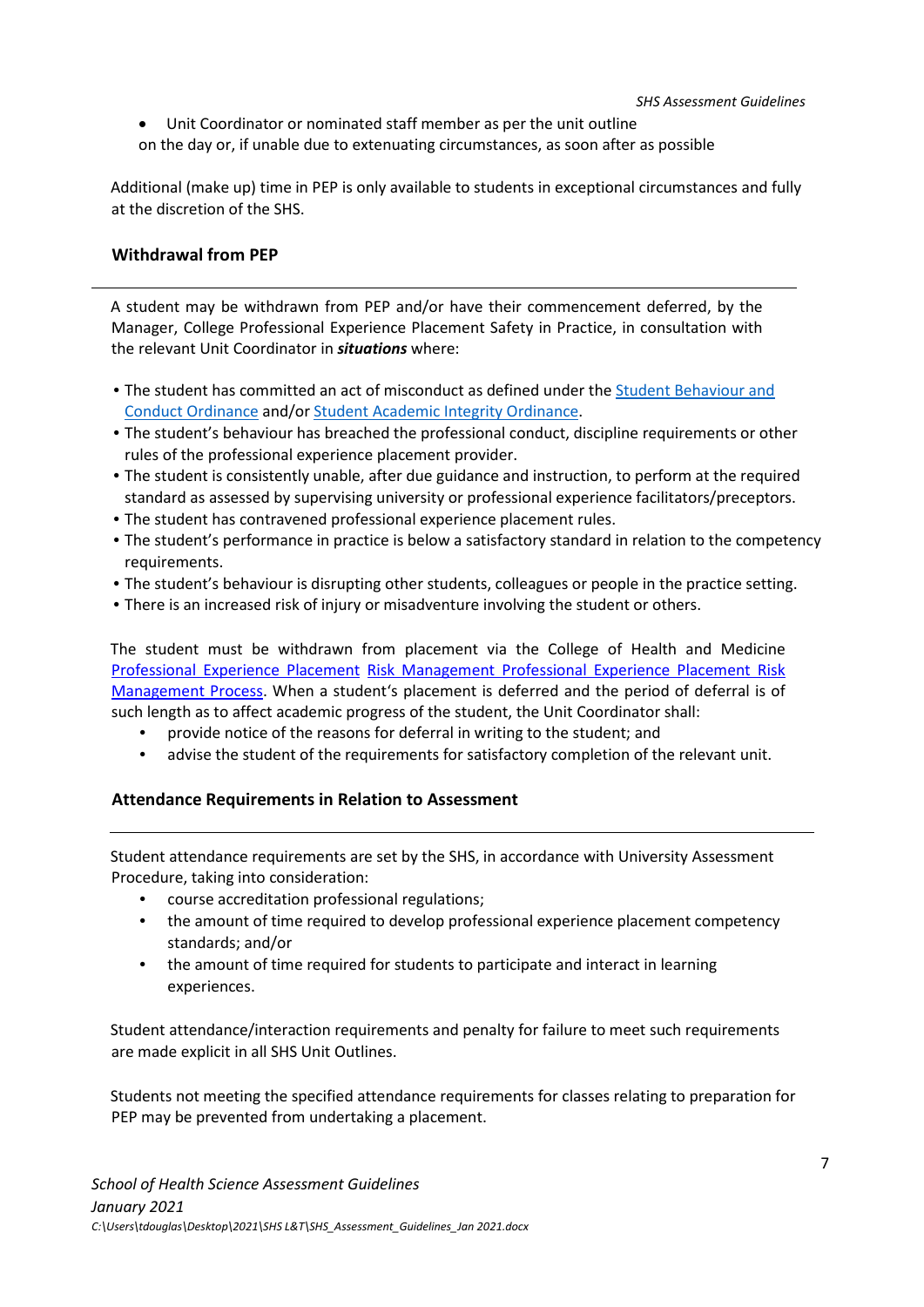#### <span id="page-7-0"></span>**Examinations**

[Examinati](http://www.studentcentre.utas.edu.au/examinations_and_results/)[o](https://www.utas.edu.au/exams)[n](http://www.studentcentre.utas.edu.au/examinations_and_results/) [pro](http://www.studentcentre.utas.edu.au/examinations_and_results/)[cedures](https://www.utas.edu.au/exams) [ar](http://www.studentcentre.utas.edu.au/examinations_and_results/)e implemented by the University *Student Centre*.

See Student and Participation Ordinance [Part 3\_ 39 – 41[\]](http://www.utas.edu.au/academic-governance/academic-senate/academic-senate-rules) Ordinary, deferred and supplementary examinations; Eligibility for deferred examinations [40] and supplementary assessment [41]and Alternative assessment arrangements [42[\] fo](http://www.utas.edu.au/academic-governance/academic-senate/academic-senate-rules)r rules applying to examinations:

### <span id="page-7-1"></span>**Additional Assessment**

- 1. The Unit Coordinator may recommend an additional assessment task be granted to a student who has failed within the supplementary assessment range or not met the Intended Learning Outcomes for the unit [\(Student Participation and Attainment Ordinance](https://www.utas.edu.au/__data/assets/pdf_file/0006/1373919/Student-Participation-and-Attainment-Ordinance.pdf) [38]).
- 2. The decision whether to grant additional assessment is made by the Unit Coordinator in consultation with the Associate Head, Learning and Teaching at the related end of each semester academic progress meeting.
- 3. Students who are granted additional assessment will be offered resubmission or supplementary work for the Unit.

### <span id="page-7-2"></span>**Assessment Results**

- *1.* Assessment results are graded in accordance wit[h](http://www.utas.edu.au/academic-governance/academic-senate/academic-senate-rules) the [Student Participation and Attainment](https://www.utas.edu.au/__data/assets/pdf_file/0006/1373919/Student-Participation-and-Attainment-Ordinance.pdf#page=19&zoom=100,72,140)  [Ordinance](https://www.utas.edu.au/__data/assets/pdf_file/0006/1373919/Student-Participation-and-Attainment-Ordinance.pdf#page=19&zoom=100,72,140) [Part 5 Assessment and results: Clause 37 Grades of pass].
- *2.* Course committees, chaired by course coordinators will review results prior to submission of results by unit coordinators to the Manager, Support Team \_Academic Administration, SHS who will submit the results to the central UTAS Examinations office in the University Student Centre.
- *3.* The SHS Assessment Committee chaired by the Associate Head, Learning and Teaching is responsible for recommending final results as stated in Rule 6 Admissions, Assessment and Student Progress 5.8 Academic Unit level Assessment Committees.
- *4.* The College of Health and Medicine Assessment Committee, chaired by the Associate Dean (Learning and Teaching) is responsible for the ratification of results in the SHS, as stated in Rule 6 Admissions, Assessment and Student Progress 5.9 College level Assessment Committees.
- *5.* SHS staff will not divulge numerical or graded final results in any unit before the results have been ratified and officially released.
- *6.* The University's *Student Centre* officially releases t[he](http://www.studentcentre.utas.edu.au/examinations_and_results/) [Final](https://www.utas.edu.au/exams) [Results](https://www.utas.edu.au/exams) [to](http://www.studentcentre.utas.edu.au/examinations_and_results/) students.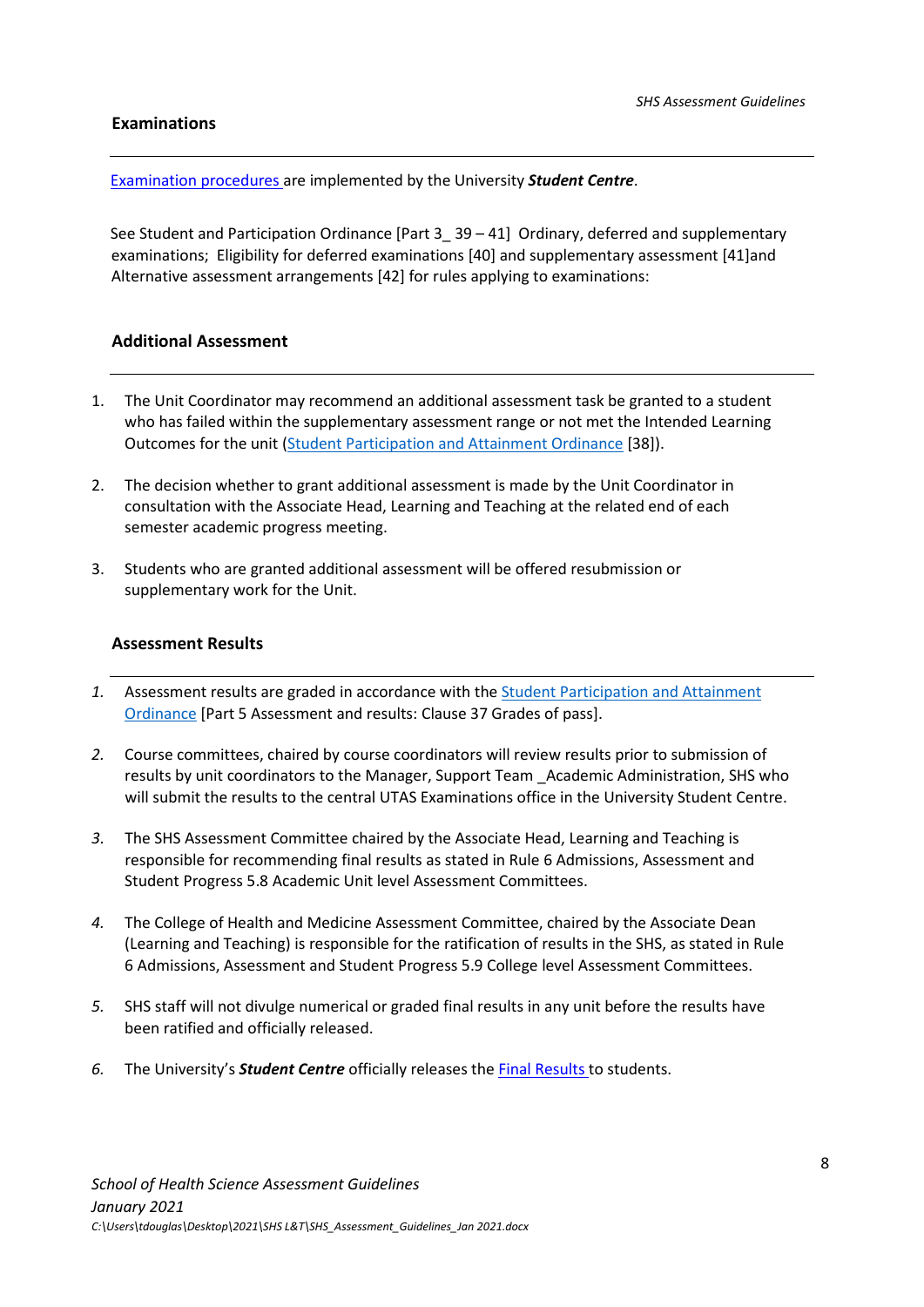#### <span id="page-8-0"></span>**During Semester Review of Mark**

A student who is concerned about a mark given for a particular assessment task (excluding PEP) during semester must in the first instance clarify the mark with the Unit Coordinator. The unit coordinator may then arrange for a review of the assessment and provide the results of this review to the student.

The student must submit the original work that was assessed for the review of mark.

#### <span id="page-8-1"></span>**Final Assessment Outcomes and Academic Progress**

The SHS applies the followin[g](http://www.utas.edu.au/academic-governance/academic-senate/academic-senate-rules) [Student Participation and Attainment Ordinance](https://www.utas.edu.au/__data/assets/pdf_file/0006/1373919/Student-Participation-and-Attainment-Ordinance.pdf#page=19&zoom=100,72,140) [Part 6 Academic Progress Clauses 46.1 – 46.8]provisions for students' assessment outcomes and academic progress:

- 5.12 Review of Final Result
- 6.1 Academic Progress Review
- 6.2 Admission or re-admission to a course after exclusion from a course

#### <span id="page-8-2"></span>**Course Completion**

Completion is determined by a *Pass* grade for all required units outlined in th[e](http://www.utas.edu.au/courses/study-areas/health-psychology-and-medicine) [Course and unit](https://www.utas.edu.au/courses)  [handbook for the course](http://www.utas.edu.au/courses/study-areas/health-psychology-and-medicine) [in](http://www.utas.edu.au/courses/study-areas/health-psychology-and-medicine) which the student is enrolled.

Course completion is governed by Rule 6 Admissions, Assessment and Student Progress:

- 7.1 Requirements and publication
- 7.2 Maximum time for completion
- 7.3 Eligibility for award
- 7.4 Posthumous award
- 7.5 Graduation
- 7.6 Revocation of awards
- 7.7 Transcript of academic record